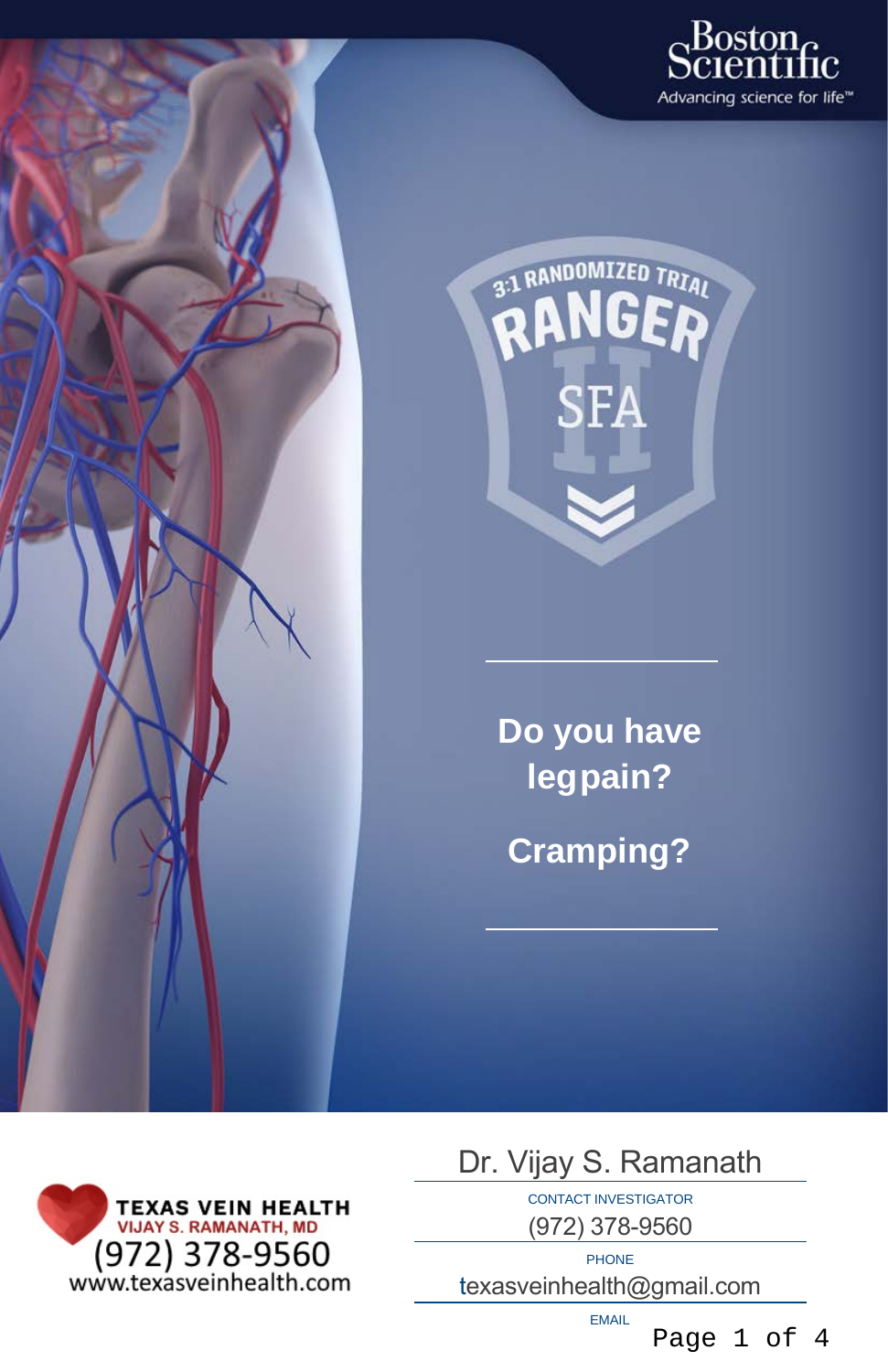### **Leg pain or cramping may be due to Peripheral Artery Disease (PAD)**

PAD is caused by a narrowing or blockage in the blood vessels of the leg. Sometimesthismay require treatment. **Let's check if you have symptoms:**

#### **SYMPTOMS**

- $\Box$  Cramping in your thigh or calf muscles after activity, such as walking or climbing stairs
- $\Box$  Leg and/or foot numbness or weakness
- $\Box$  Leg and/or foot pain without exercise
- $\Box$  A change in the color of your feet
- $\Box$  Sores on your toes, feet or leg that will not heal
- $\Box$  Hair loss on your feet and legs
- $\Box$  Shiny skin on your legs

# **What tests are needed to determine if** you have PAD?

Your doctor will determine if you have PAD by considering multiple factors including:

- Imaging, or taking pictures, of your affected leg using Ultrasound orAngiography
- Medical history
- Physical exam
- Possibly a walking test

### **What are your treatment options for PAD?**

Your doctor will recommend a treatment plan after reviewing your symptoms, imaging, test results and exams. One or more of the following may occur:

- Medication
- Diet & Exercise
- Minimally Invasive Procedures
	- **BalloonAngioplasty** smallcatheter-basedballoonthatisinflated inside the artery to open it up
	- **StentImplant** implantof a small,expandablemeshtubeplaced insidethearteryto prop itopen
- Surgery implant of a graft that acts as a new blood vessel

This information does not replace medical advice. Only a doctor can diagnose your disease and determine which treatment is best for you.

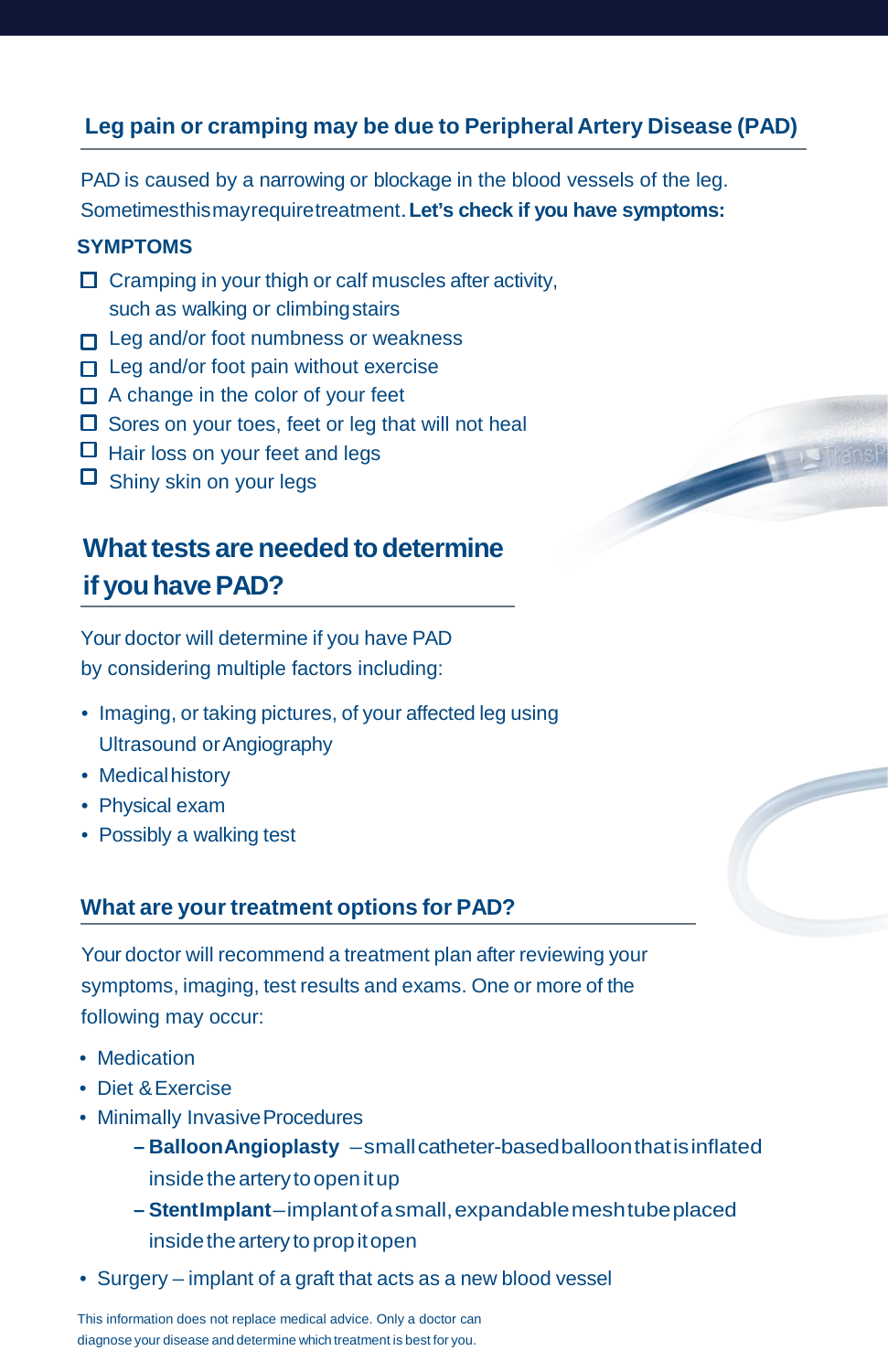### **Boston Scientific has a research study to treat PAD**

Balloon angioplasty may be recommended by your doctor to treat PAD. Boston Scientific is conducting a study called the RANGER II SFA study to research the safety and effectiveness of the RANGER™ Paclitaxel-Coated PTA Balloon Catheter. The RANGER™ Paclitaxel-Coated PTA Balloon Catheter is a research (investigational) device. Participation in this research study is voluntary.

### **About the RANGER™ Balloon**

The balloon is mounted on a tiny catheter that is coated with a mixture of the drug paclitaxel and a chemical compound that holds the drug onto the balloon. Paclitaxel is an approved drug designed to limit the re-narrowing inside of an artery after a balloon angioplasty procedure.

## **What to expect as part of the RANGER II SFA Study**

Over time you will be expected to visit your study clinic after the procedure for your doctor to check on you and your overall well-being for follow-upexams:

**Physical Exam & Questionnaires**

**Blood Pressure**  **Ultrasound Exam**

**6 Minute WalkTest Blood Test**